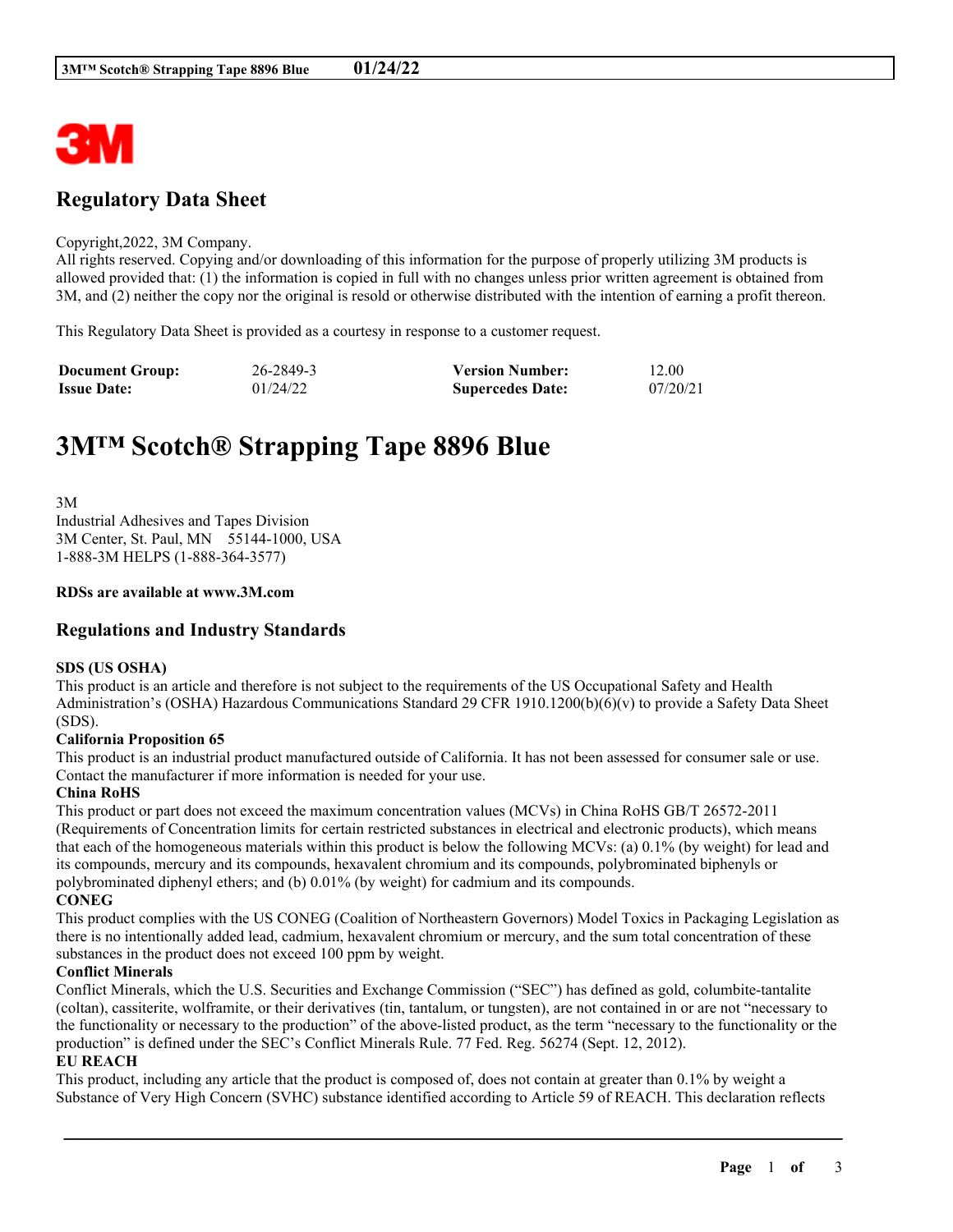the substances on the candidate SVHC list, effective January 2022.

# **EU RoHS**

This product does not exceed the maximum concentration values (MCVs) set under EU Directive 2011/65/EU (RoHS recast/RoHS 2), as stated in Annex II to that directive. This means that each of the homogenous materials within this product does not exceed the following MCVs: (a) 0.1% (by weight) for lead, mercury, hexavalent chromium, polybrominated biphenyls or polybrominated diphenyl ethers; and (b) 0.01% (by weight) for cadmium.

# **EU RoHS Phthalates**

This product does not exceed the maximum concentration values (MCVs) for phthalates set under EU Directive 2011/65/EU (RoHS recast/RoHS 2), as amended by EU 2015/863, which applies to finished EEE after July 22, 2019 for Category 1-7, 10- 11 products and after July 22, 2021 for Category 8 and 9 products. This means that each of the homogeneous materials within this product does not exceed the MCV of 0.1% (by weight) for each of the following phthalates: DEHP, BBP, DBP, and DIBP.

#### **Fluorinated Greenhouse Gas**

A Fluorinated Greenhouse Gas (or F-Gas) listed under Annex I and II of Regulation (EU) No 517/2014 of the European Parliament and of the Council of 16 April 2014 is not intentionally added to the product.

# **Sustainability Advantage: Recycled content**

This product does not contain recycled content.

#### **TSCA Section 6**

This product is not known to contain 2,4,6-Tri-tert-butylphenol (CAS 732-26-3).

**TSCA Section 6**

This product is not known to contain Decabromodiphenyl Ether (Deca-BDE) (CAS 1163-19-5).

**TSCA Section 6**

This product is not known to contain Hexachlorobutadiene (HCBD) (CAS 87-68-3).

**TSCA Section 6**

This product is not known to contain Pentachlorothiophenol (PCTP) (CAS 133-49-3).

**TSCA Section 6**

This product is not known to contain Phenol, isopropylated phosphate (3:1) (PIP (3:1)) (CAS 68937-41-7).

# **Chemicals and/or Compounds of Interest**

**Arsenic and (As) Compounds** : Not intentionally added. **Asbestos** : Not intentionally added. **Beryllium and (Be) Compounds** : Not intentionally added. **Bisphenol A (BPA) (CAS 80-05-7)** : Not intentionally added. **Chlorinated Paraffins, Short Chain** : Not intentionally added. **Cobalt and (Co) Compounds** : Not intentionally added. **Decabromodiphenyl Ether (Deca-BDE) (CAS 1163-19-5)** : Not intentionally added. **Dioxins and Furans** : Not intentionally added. **Flame Retardants (not PBB or PBDE)** : Not intentionally added. **Formaldehyde (CAS 50-00-0)** : Not intentionally added. **Halogenated Compounds** : Bromine, chlorine, fluorine, iodine or chemical compounds containing them are not intentionally added. **Hexavalent Chromium and (Cr+6) Compounds** : Not intentionally added. **Lead and (Pb) Compounds** : Not intentionally added. Materials of Human or Animal Origin: Contains. Not reviewed for health care applications involving patient contact, or *for applications involving food. Please visit https://www.3m.com/3M/en\_US/health-care-us/ for 3M Health Care products.* **Melamine (CAS 108-78-1)** : Not intentionally added. **Mercury and (Hg) Compounds** : Not intentionally added. **Musk Xylene (CAS 81-15-2)** : Not intentionally added. **Nickel and (Ni) Compounds** : Not intentionally added. **Organotin Compounds** : Not intentionally added. **Ozone Depleting Chemicals (ODCs)** : Not intentionally added. **Perfluorooctanesulfonic Acid (PFOS) (CAS 1763-23-1)** : Not intentionally added. **Perfluorooctanoic Acid (PFOA) (CAS 335-67-1)** : Not intentionally added. **Phthalates** : Not intentionally added.

\_\_\_\_\_\_\_\_\_\_\_\_\_\_\_\_\_\_\_\_\_\_\_\_\_\_\_\_\_\_\_\_\_\_\_\_\_\_\_\_\_\_\_\_\_\_\_\_\_\_\_\_\_\_\_\_\_\_\_\_\_\_\_\_\_\_\_\_\_\_\_\_\_\_\_\_\_\_\_\_\_\_\_\_\_\_\_\_\_\_